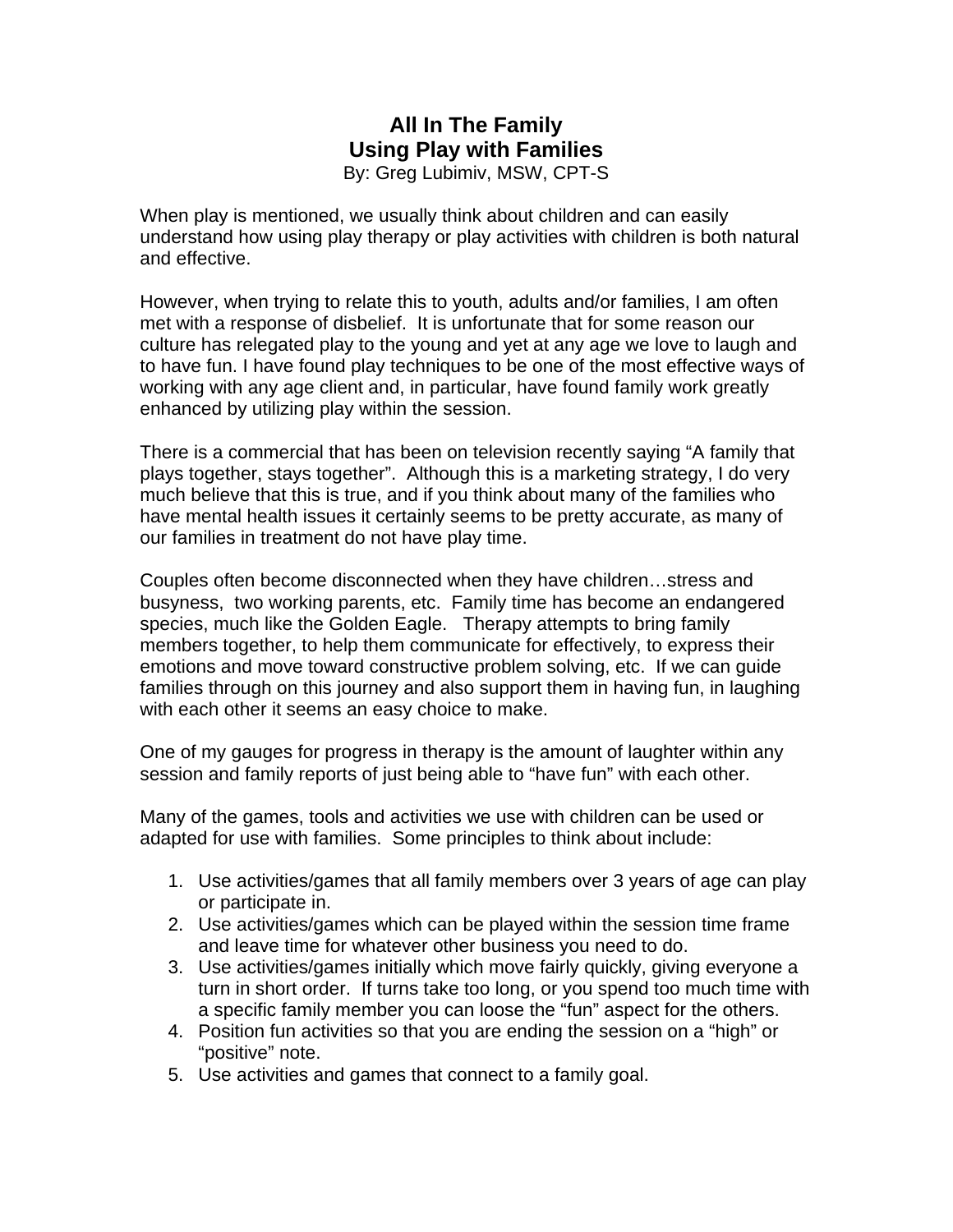# **Activity**

*What will they say?* 

The core aspect of this game is for family members to be able to guess what another family member will say in response to a question.

## **Objectives**:

- 1) For family members to get to know each other better.
- 2) For family members to develop skill in asking each other questions.
- 3) To be able to make a point that there are things that are similar between family members and things that are different.
- 4) To make a point that family members (especially parents) may not know about each other as much as they think.

### **Instructions**:

Create at least 20 questions such as:

- 1) What is your favorite color?
- 2) What is your favorite desert?
- 3) Who do you think gets angry the most in the family?
- 4) Who cries the most in the family?
- 5) Who laughs the most in the family?
- 6) Who watches TV the most in the family?
- 7) Who gives the most support to you?
- 8) Who gives mom the most support?
- 9) What would the family member on your left like to get for their birthday?
- 10) Who is the best at following the rules?
- 11) Who sets the most rules?

You can add other questions that you think would fit the family. If you have young children you can add some more basic questions and even separate the cards into two piles. One for young children and the other for the rest of the family.

Choose a game to play that requires family members to take turns. Popular ones include: *Jenga*™*, Kerplunk*™*, Crocodile Dentist*™*,* or *Pop Up Pirate*™*.*

Make sure the game you choose can be played by any of the members who are over 3 and that turns can occur fairly quickly.

Have the family decide who will go first. They might create a rule that youngest goes first, or they might decide to roll a dice and high number goes first, or they can ask you to select a number from one to ten. This is a critical part of the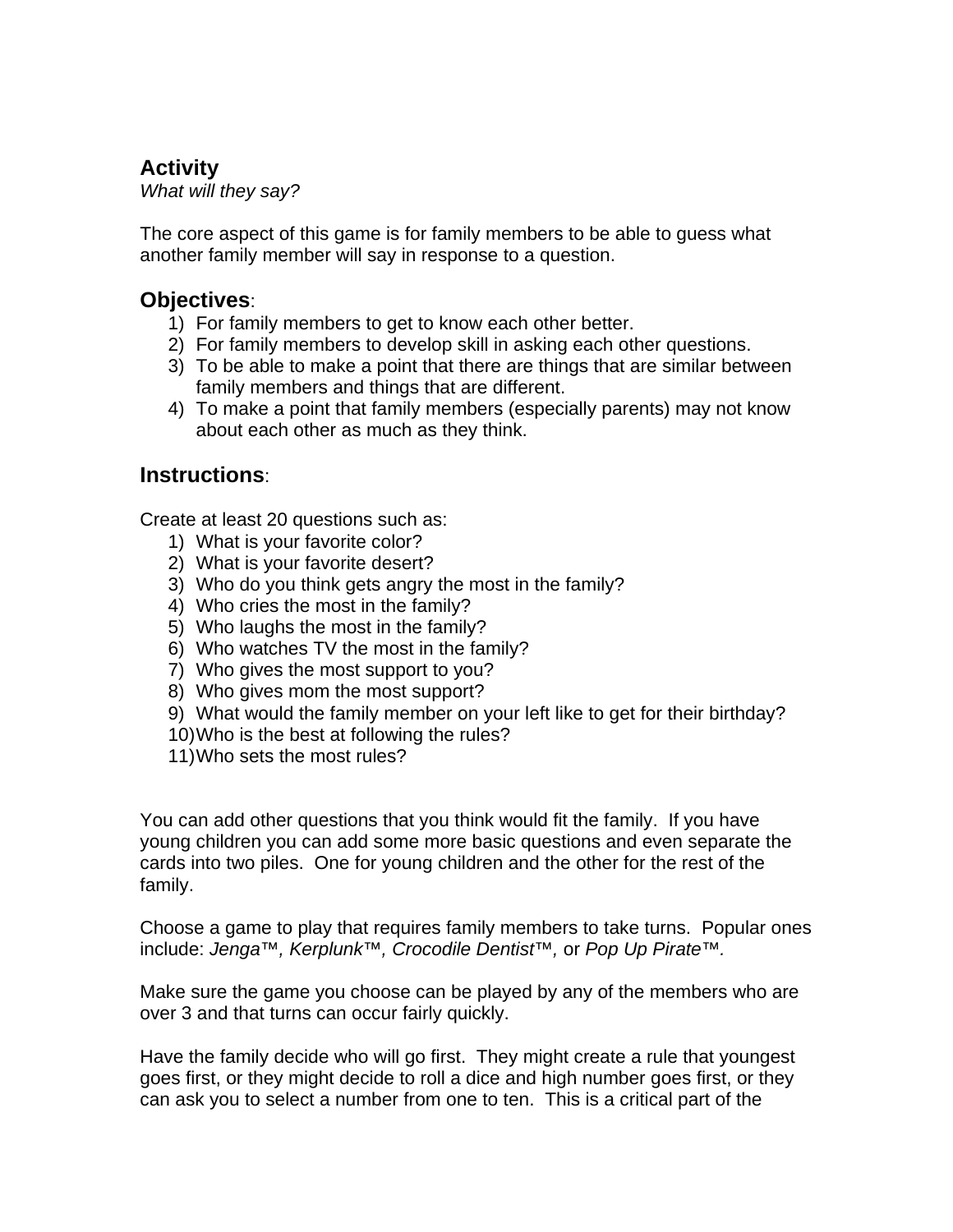session as many games fall apart just because there is disagreement about who is first.

The first player picks a Jenga Block successfully, and then picks a question card and reads it aloud (or the therapist reads the question aloud). That player then writes down her/his answer (but does not show the answer to the others.) The other family members each have one turn to guess what that person said (or wrote down).

For example, 9 year old Sarah pulls a Jenga Block out successfully. She then picks a card and it asks, "Who gets mad the most in the family." You would remind the other members that they are trying to guess what Sarah will answer, not what they think the answer is. Sarah writes her answer but does not show it. The other family members write down their answers and then Sarah is asked what she thinks. "My sister Jan gets made the most".

Mom thought she would say Dad, Dad thought she would say Mom, Jan thought she would say Jan. Jan gets one point. The next family member then takes a turn. You can go until someone gets 5 points, or set a time limit.

This is an example of a game that can elicit much fruitful discussion and produce a number of positive therapeutic outcomes.

When training professionals to use play in families there are several questions which tend to be commonly asked. The following are those common Q & A.

- 1. When and how do I introduce Play with Families?
	- a. The best time is the first time you meet the families. Advice them that you find just talking can get boring and sometimes what is being said gets lost or misunderstood. You like to use fun activities as a part of how you work with families. Each of the activities are not only fun, but help family members to connect and reach the goals that are set.
- 2. What if they don't want to play a game?
	- a. There are a number of strategies that you can use, including:
		- i. Ask the family to play for 5 minutes and if they still don't want to play you will do something different.
		- ii. Explore what is the barrier to this, i.e. they always end up fighting when they play, they don't like *that* game, they don't see how it fits with the problem. Respond to any of their issues helping them to understand how this might be helpful, (for example: I am here to guide the family and help you be successful). Ask for their suggestions of things to play, if they have a favorite game at home or would like to try something different.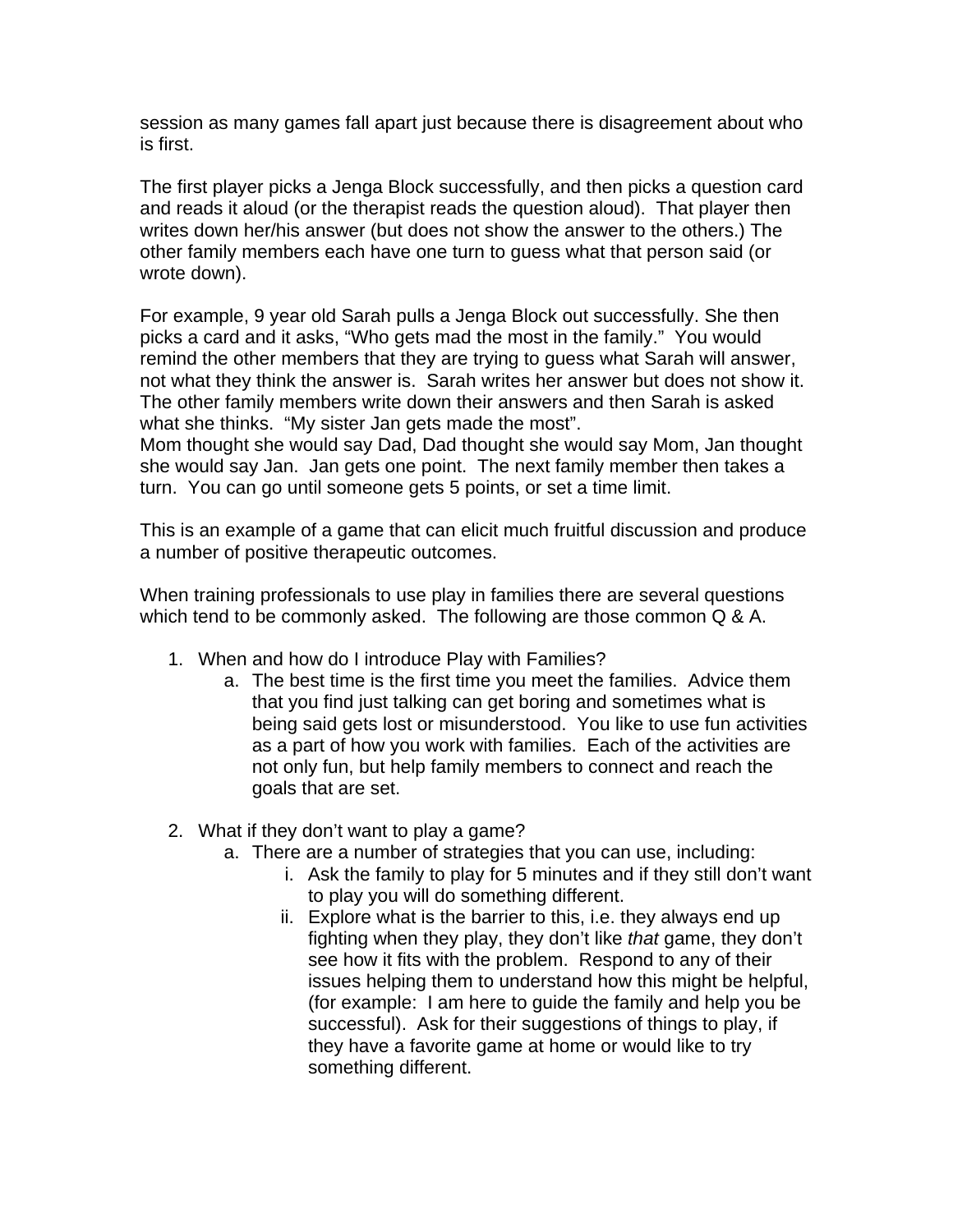- 3. What if one of the family members doesn't want to play or continue to play?
	- a. Again, there are several strategies that you can consider using:
		- i. See if the family members can encourage them to join, making it clear they are an important part of the family.
		- ii. Explore what the issue in playing is and address it.
		- iii. Ask them to be an observer for the game and to gauge how much fun the family is having on a scale of 1 to 10.
		- iv. Give them the role of reading the questions, or rules. Give them a role to play, even though they are not playing.
		- v. Have a puppet, or you, pretend to be the family member and play for them. Consult the person from time to time, trying to engage them.
- 4. What do I do when there are large families (7 or 8 members or more) and turns might take too long.
	- a. One effective strategy is to create teams. Buddy up older children or parents with younger children. Make sure, though, that every family member has a chance to take a turn (even if it takes two rounds).

Using play in families is an effective way of helping them develop new skills and to reach the objectives that were set as part of the treatment plan. Puppets, Sand Tray work, Art, make believe, games, play dough, etc. are all wonderful mediums to use with families. Refer to the resources on therapeutic games and activities such as the books written by Liana Lowenstein.

Explore and have fun with families. Ask colleagues what they are using, read literature on family play and family play therapy, think of how you might adapt a technique you are using with a child to be used with a family. Make this a core part of you work with families and you are bound to improve your results.

#### **FAMILY PLAY BIBLIOGRAPHY**

Carey, Lois. (1991) "Family Sandplay Therapy," The Arts in Psychotherapy, Vol. 18, pp. 231-239.

Carey, Lois. (1999) Sandplay Therapy With Children and Families, Northvale, NJ: Jason Aronson

Gil, Eliana. (1994) Play In Family Therapy, NY: Guilford

Lowenstein, Liana (1999). Creative Interventions for Troubled Children and Youth. Toronto, ON: Champion Press.